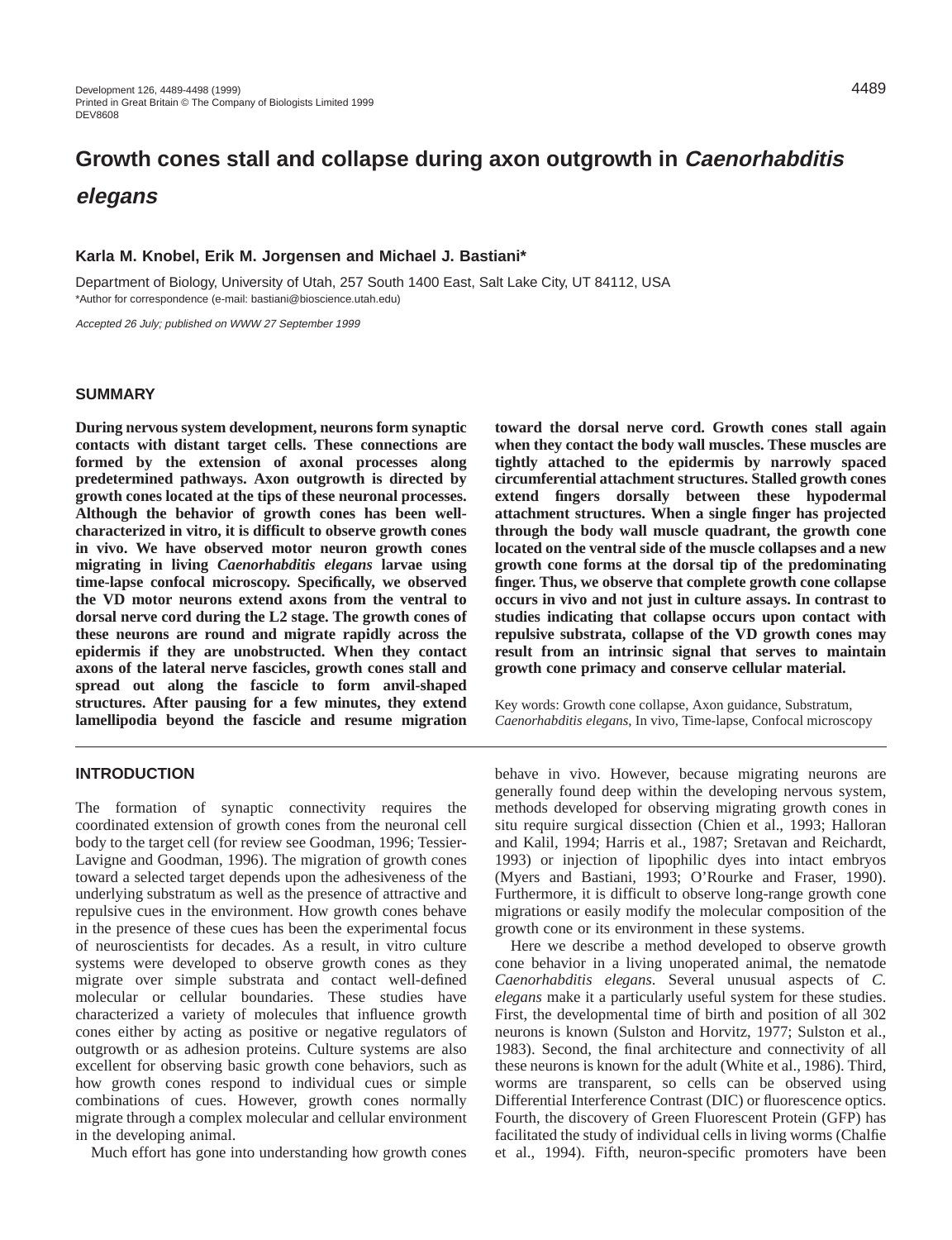identified and can be used to express GFP in specific cells. We expressed GFP in a subset of neurons and observed their growth cone migrations using time-lapse confocal microscopy. Using this procedure, we have observed stereotypical changes in growth cone shape and behavior that correlate with the cellular environment.

One well-characterized growth cone behavior is collapse, that is, the catastrophic collapse of the growth cone cytoskeleton when it encounters a repulsive cue. A variety of molecules cause collapse in vitro (Bandltow et al., 1990, 1993; Cox et al., 1990; Davies et al., 1990; Raper and Kapfhammer, 1990; Shibata et al., 1998; Walter et al., 1987). Recent in vivo studies of collapse-inducing molecules in the netrin, semaphorin and eph receptor tyrosine kinase protein families indicate that growth cones are guided away from inappropriate tissues by these molecules (Dodd and Schuchardt, 1995; Keynes and Cook, 1995; Kolodkin, 1996; Luo and Raper, 1994; Orioli and Klein, 1997). Surprisingly, these studies have failed to demonstrate that growth cone collapse occurs at repellent boundaries in vivo. By observing migrating growth cones in living and intact *C. elegans* larvae we have confirmed that growth cones collapse in vivo. However, collapse does not result in the redirection of growth cones upon contact with a specific substratum, rather, collapse appears to be a mechanism for maintaining a single terminal growth cone.

## **MATERIAL AND METHODS**

#### **Strains**

*Caenorhabditis elegans* strain EG1285: *oxIs12* [*unc-47*::GFP NTX, *lin-15(+)*] *lin-15(n765ts)*] (McIntire et al., 1997) was used to visualize migrating GABA motor neuron growth cones. The CAN cell axonal process was visualized using the strain CX2644: *kyIs5* [*ceh-23*::GFP, *lin-15(+)*]; *lin-15(n765ts)* courtesy of Jen Zallen (Forrester et al., 1998).

#### **Larval staging**

50 gravid hermaphrodites were placed on a plate and allowed to lay eggs for up to 24 hours at room temperature. All hatched animals were removed from the plate. After 30 minutes, all newly hatched larvae were moved to a plate seeded with bacteria and incubated at 20°C.

#### **Population studies**

To determine the period of VD growth cone migration, we scored individual worms in populations of staged larvae after hatching. Ten new animals from a staged larval population were mounted and anesthetized every 30 minutes beginning at 13 hours after hatching. At each time point, each individual was first scored for the occurrence of the intestinal nuclei divisions or the postdeirid cell divisions using differential interference contrast optics (DIC). Then we used fluorescence optics to score GFP expression in individual VD cell bodies and the extent of VD growth cone migration.

To anesthetize staged larvae, we placed animals on 5% agarose pads containing 10 mM NaN3. 2 µl of S-Basal or M9 were placed on top of the larvae and allowed to evaporate for five minutes. Evaporation reduces the area in which worms are distributed on the pad. A glass coverslip was placed on top of the worms and sealed with a strip of vaseline around each side. Holes in the vaseline were left in each corner and along one side of the coverslip for oxygen exchange to occur. 4 µl of S-basal were placed under each corner of the cover slip to prevent evaporation during microscopic analysis. This method of anesthesia completely paralyzes worms by stopping all metabolic and developmental processes.

#### **Time-lapse growth cone migration studies**

For time-lapse studies, larvae isolated at hatching were allowed to develop 15 hours at 20°C. Staged larvae were mounted in a bacterial pellet centered on a 5% agarose pad. 2.5 µl of 0.2% tricaine/0.02% tetramisole in M9 were placed on the worms (McCarter et al., 1997) and allowed to evaporate for 5 to 10 minutes. Coverslips were placed on the worms, sealed with vaseline and hydrated as described. Tricaine and tetramisole immobilizes worms but does not prevent metabolic and developmental processes. Tricaine acts by blocking Na<sup>+</sup> and K+ channels (Frazier and Narahashi, 1975) and tetramisole is an acetylcholine agonist (Aceves et al., 1970).

We determined if immobilization affected the timing of growth cone migration in larvae. As a control, we mounted approximately ten worms on agarose pads surrounded by excess food at 15 hours after hatching. Multiple slides were sealed, hydrated and incubated at 20°C. Every 30 minutes, a new slide was removed from the incubator and scored. The effect of incubating worms under a coverslip without food was determined by isolating staged larvae at 14:30 hours posthatching and washing them several times in S-Basal. At 15:00 hours post-hatching, washed worms were mounted on agarose pads, sealed, hydrated and placed at 20°C. Every hour a new slide was scored until VD outgrowth was finished in all worms. Experiments to determine the effects of immobilizing agents on VD outgrowth required that staged animals were isolated and washed beginning at 14:30 posthatching as described. 2.5 µl of 0.2% tricaine/0.02% tetramisole in M9 were placed on the worms and allowed to evaporate for 5 to 10 minutes. Slides were sealed, hydrated and incubated at 20°C. A new slide was scored every hour until outgrowth was completed.

#### **Confocal microscopy**

We used a BioRad MRC 600 laser scanning confocal microscope equipped with a 1% neutral density filter to image living growth cones. We identified candidate worms by scoring the recent division of their intestinal nuclei using DIC optics. To locate migrating growth cones, we scanned selected animals at low magnification (60×, aperture 2/3 open). Selected growth cones were centered in the field of view and the scanning box size reduced to a 256 square pixel field. We increased the image zoom from 1.0 to 3.0-3.5 (magnification  $60 \times$  to 180-210 $\times$ ) and reduced the confocal aperture. The start and stop of the Z-series were set using the motor drive. Generally, 1  $\mu$ m steps between each slow scan were used with Kalman set at 1 (each Z-series averaged 3 steps). Changes in step size were modified to correspond with the aperture setting. Z-series were taken at 2 minute intervals. Bio-rad confocal 'pic' files were converted into Quicktime® movies using the 4D-Turnaround program designed by Charles Thomas and licensed from the Integrated Microscopy Resource Center at the University of Wisconsin (http://www.bocklabs.wisc.edu/imr/home2.htm) (Thomas et al., 1996).

#### **Dorsal body wall muscle ablations**

We collected embryos (*C. elegans* strain EG1524: *oxIs12 lin-15(n765ts) oxEx66* [*myo-3::*GFP*; rol-6 (su1006)*] at the 1.5-fold stage of embryonic development and placed them on agar pads as described (Bargmann and Avery, 1995). We used a Zeiss axioskop equipped with a Photonics Micropoint Laser Ablation system. Newly differentiated dorsal body wall muscle cells were identified based on their location and expression of GFP. Dorsal body wall muscle cells on the right side of the embryo were killed with 5-10 pulses of laser delivering approximately 120 µJoules of 337 nm energy per pulse. Embryos were carefully removed from the pad, placed on seeded agar plates and allowed to develop at 20°C. Worms were scored 24 hours after ablations.

## **RESULTS**

#### **GFP expression in growth cones**

We expressed Green Fluorescent Protein (GFP) in the GABA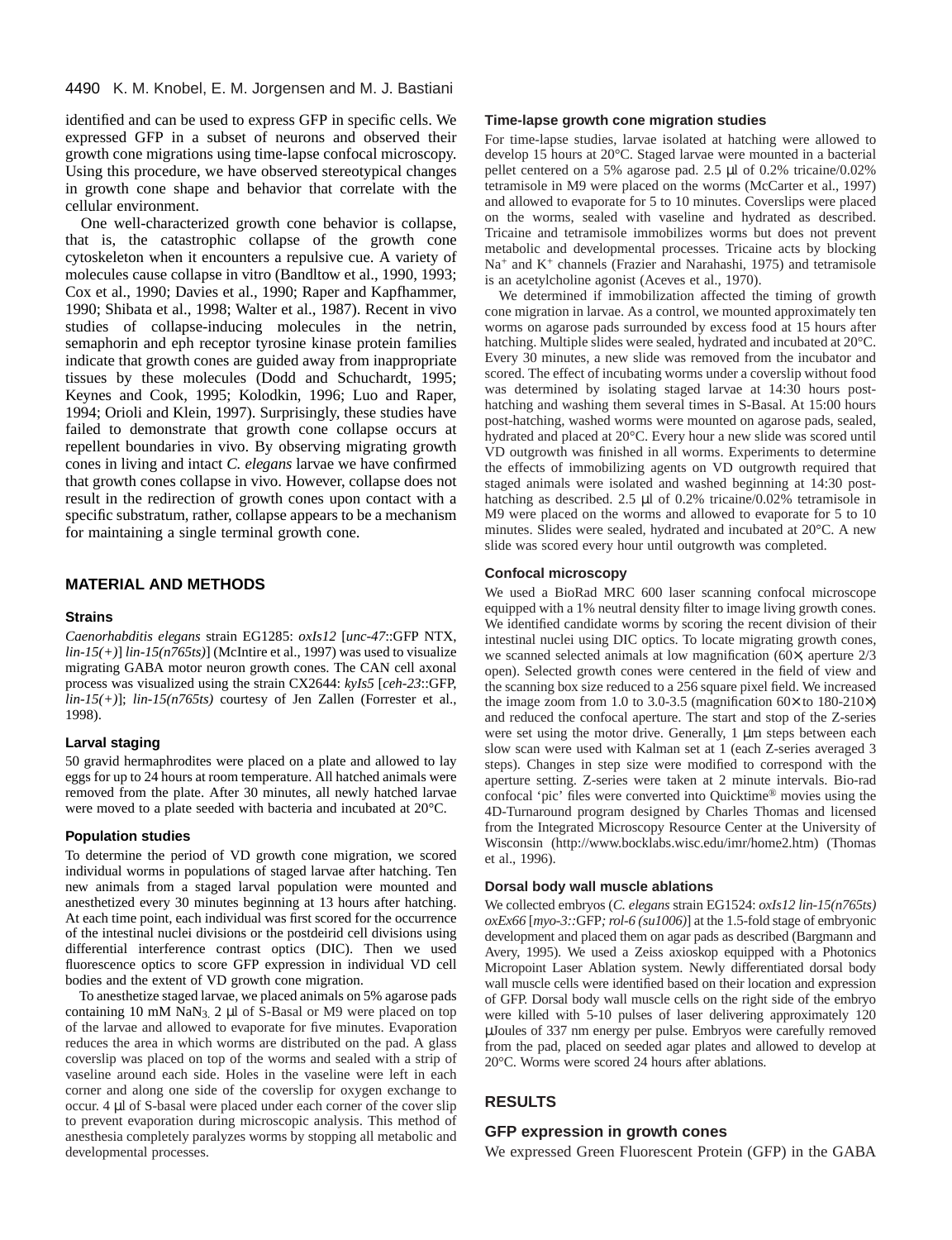

**Fig. 1.** VD growth cones. (A) Confocal micrograph of L2 larvae at 17 hours post-hatching. Anterior is to the right; posterior to the left. *unc-47*::GFP is expressed in the ventral nerve cord, the DD and VD cell bodies (open arrow), the DD commissures (arrowheads) and the VD growth cones (solid arrows). (B) High magnification confocal micrograph of VD growth cones in A. Filopodia extend from the round central mass of the VD10 growth cone (left arrow). The VD9 growth cone is anvil-shaped (middle arrow). The more anterior VD8 growth cone is extending a single finger toward the dorsal nerve cord (right arrow). Existing embryonic DD commissures are marked by arrowheads. Scale bar:  $(A)$  25  $\mu$ m  $(B)$  5  $\mu$ m.

neurons of the *C. elegans* nervous system using the *unc-47* promoter. *unc-47* encodes the GABA vesicular transporter and is required for transport of GABA into synaptic vesicles (McIntire et al., 1997). When GFP is expressed under the control of the *unc-47* promoter, fluorescence is observed in all mature GABA neurons, including the nineteen GABA motor neurons in the ventral nerve cord (McIntire et al., 1997). The DD and VD GABA motor neurons are generated at different times during development. The six DD motor neurons are born and differentiate during embryogenesis, when the body wall muscles are developing in the embryo (Sulston et al., 1983). Although GFP is expressed in the DD neurons at this early stage, it is not a favorable preparation for observations of growth cone migration because the animals are moving in their egg cases. The thirteen VD motor neurons are generated during the L1 larval stage (Sulston and Horvitz, 1977). At this stage, the animal can be mounted for microscopy in a fully extended posture. At the L1-L2 larval stage boundary (15-20 hours after hatching), GFP is expressed in the DD and VD cell bodies, the DD commissures and the VD growth cones (Fig. 1A). Growth cones do not express GFP as brightly as the cell bodies or DD commissures, however, they are clearly visible at the dorsal tip of extending VD axons. Most importantly, a variety of distinct growth cone shapes can be distinguished (Fig. 1B). Thus, we can observe growth cones in living animals and can



**Fig. 2.** Timing of VD growth cone migration. (A) Migration times for VD1, VD8 and VD13. After intestinal nuclei division occurs (15:20, red line), expression of GFP begins in the most anterior VD1 cell body (15:40). The VD1 growth cone takes 1.5 hours to migrate from the ventral nerve cord to the dorsal nerve cord (green bar). VD8 growth cone migration occurs in 1 hour (brown bar). VD13, located in the tail, takes almost 3 hours to migrate the same distance (pink bar). Division of the postdeirid neurons occurs at 19 hours (yellow line). Outgrowth of ALL VD motor neuron growth cones (from VD1 GFP expression to the completion of VD13 outgrowth) takes approximately 4 hours. (B) VD8 growth cone migration in larvae raised under normal conditions (brown bar, unmanipulated (UM)), without food (blue bar), or in tricaine and tetramisole (orange bar). In larvae raised on a plate with food, expression of GFP in VD8 begins at 16:10 and growth cone migration is done by 17:10 (brown bar, UM). In worms incubated on a microscope slide without food, VD8 cells express GFP at 17:10 and outgrowth is done by 19 hours posthatching (blue bar**)**. Paralyzed worms express GFP at 17:10 and have completed VD8 outgrowth by 25 hours after hatching (orange bar).

characterize the behaviors that they exhibit as they migrate in vivo.

# **VD growth cones begin migrating during the first larval molt**

Analysis of staged larvae revealed that VD outgrowth begins during the L1/L2 lethargus, a period of inactivity when the worm is molting, and ends during the middle of the L2 stage (Fig. 2A). Staged larvae were collected and allowed to develop through most of the first larval stage; after 13 hours of development, animals were mounted every 30 minutes and analyzed using DIC and fluorescence microscopy. The intestinal nuclei divide at 15 hours and 20 minutes after hatching (15:20 post-hatching), immediately before molting of the L1 larval cuticle. In the same population of animals, we scored when GFP expression began in the most anterior VD motor neuron (VD1), a VD motor neuron located midway between the head and tail of the worm (VD8) and the most posterior VD (VD13). The more anterior cells initiate GFP expression and begin outgrowth before the more posterior cells. The VD1 cell body begins expressing GFP at 15:40, the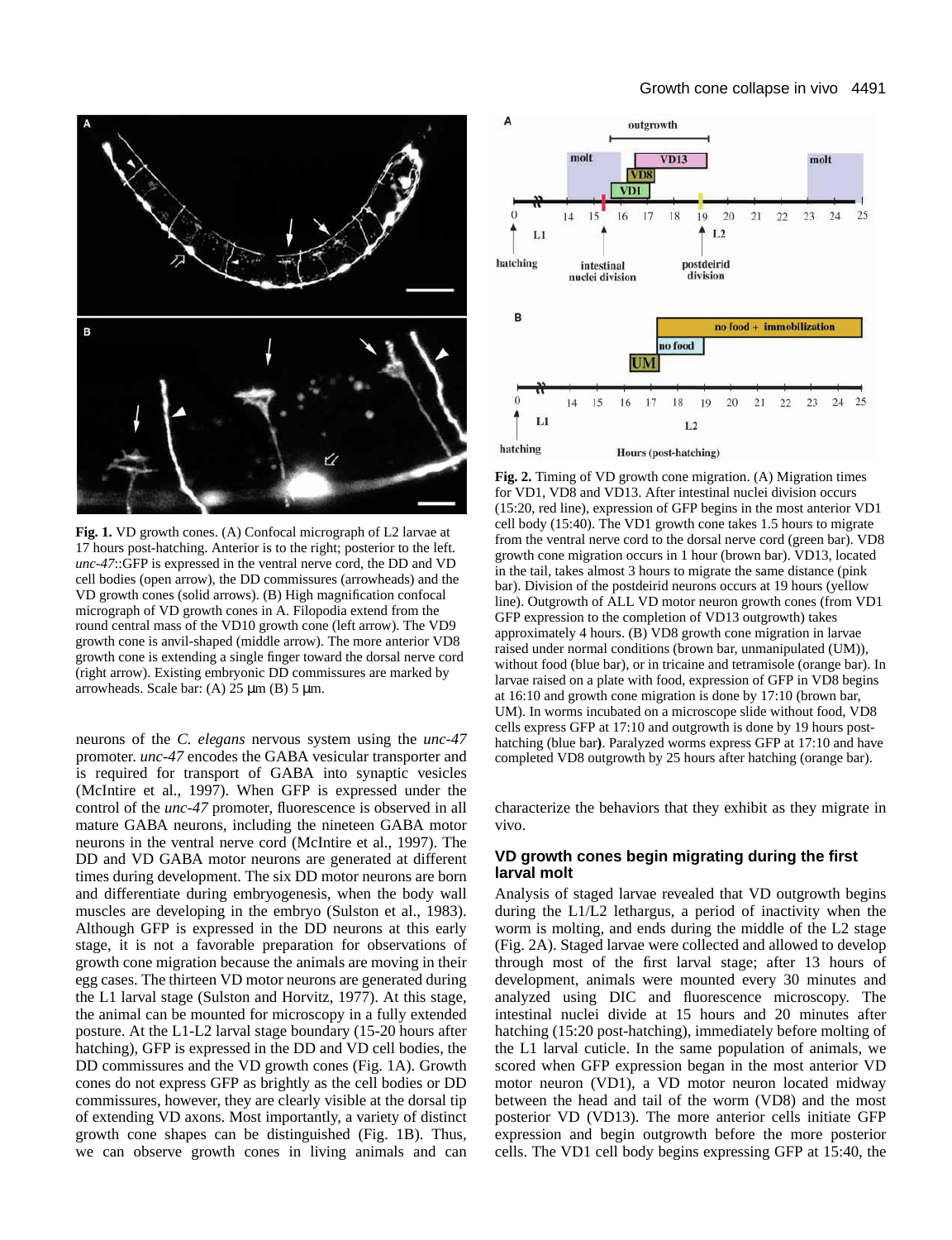VD8 cell body begins expressing GFP at 16:10 and VD13, the most posterior neuron, begins expressing GFP at 16:40 hours post-hatching. Outgrowth is completed when the VD13 axon reaches the dorsal cord, which occurs at about 19 hours after hatching, coincident with the generation of the postdeirid neurons. Thus, the entire process of VD outgrowth takes nearly 4 hours, beginning during the first larval molt with commencement of GFP expression in the most anterior VD1 motor neuron and ending in the second larval stage with the completion of outgrowth of VD13 (Fig. 2A).

VD growth cones migrate at slightly different rates depending upon their location along the ventral nerve cord. We could identify VD growth cones in the ventral cord soon after observing fluorescence in the cell body, so we used the initiation of GFP expression to estimate the onset of neuronal differentiation. We estimated the rate of growth cone migration by measuring the time elapsed between the start of GFP expression in an individual VD cell body and when that growth cone reached the dorsal nerve cord. VD growth cones migrate anteriorly along the ventral nerve cord approximately 15 µm before turning and extending dorsolaterally. We calculated the length of the axon trajectory by adding the distance the growth cone migrates anteriorly to half the circumference of a late stage L1 worm. We determined the diameter of these larvae by measuring the distance between the ventral and dorsal nerve cords using confocal microscopy (25 µm). Therefore the total distance VD growth cones migrate to the ventral cord is approximately 55 µm. VD1 growth cones reached the dorsal nerve cord at hour 17:10 after hatching, 1.5 hours after GFP expression began in their cell bodies at hour 15:40. VD8 growth cones reach the dorsal nerve cord 1 hour after GFP expression is observed in their cell bodies (16:10-17:10). The most-posterior neuron, VD13, migrates the same distance in approximately 2 hours and 45 minutes (16:40-19:20). Thus, the rate of VD growth cone migration in unmanipulated wild-type larvae ranges from 20 µm/hour (VD13) to 55 µm/hour (VD8).

# **Time-lapse analysis of growth cone migration in vivo**

We observed the behavior of individual growth cones migrating in living animals using time-lapse confocal microscopy. Larvae were immobilized on agarose pads using drugs to paralyze the muscles. Confocal images of the growth cones were recorded every 2 minutes (Fig. 3, see Materials and Methods for experimental details). Fig. 3 contains a sequence of images from a single time-lapse experiment that represents all of the behaviors that we observed. All growth cones observed exhibit the same sequence of events. Moreover, we observed the same sequence of behaviors in our population studies. In our time-lapse recordings, growth cones took from 2 hours and 20 minutes to 5 hours to migrate from midway between the nerve cords to the dorsal nerve cord. Thus, the rate of migration across this distance  $(20 \mu m)$  ranged from 4 to 8.7 µm/hour (seven individual growth cones were analyzed), compared to 20-55 µm/hour measured in cohorts of unmanipulated well-fed animals taken from agar plates. However, retarding outgrowth during this period did not disrupt the fidelity of outgrowth. After time-lapse analysis, animals were retrieved and allowed to recover on agar plates. The structure of the nervous system and locomotory behavior of these animals was normal 48 hours after hatching.

The significantly slower rate of growth cone migration observed in our time-lapse studies occurred when worms were starved or immobilized. First, we observed that the absence of food alone affected both the timing and the rate of outgrowth. In well-fed mobile animals, VD8 began expressing GFP at 16:10 and the VD8 growth cone migration was completed in 1 hour. In the absence of food, but in conditions where animals moved freely, the initiation of VD8 growth cone migration was delayed and growth rates were slightly retarded. In these animals, the VD8 cell body began expressing GFP at 17:10 hours post-hatching and outgrowth was completed in about 2 hours (Fig. 2B). Thus, the rate of VD8 growth cone migration is almost halved in animals incubated without food during outgrowth (22.5 µm/hour). Immobilizing larvae further decreased the rate of growth cone migration. We used tricaine and tetramisole to immobilize larvae (Kirby et al., 1990). Tricaine acts by blocking  $Na^+$  and  $K^+$  channels (Frazier and Narahashi, 1975) and tetramisole is an acetylcholine agonist (Aceves et al., 1970). When animals were immobilized just prior to outgrowth, VD8 GFP expression began at 17:10 hours post-hatching. Outgrowth was complete in 50% of worms at 7.5 hours after GFP expression was observed in the VD8 cell body (25 hours post-hatching) (Fig. 2B). Thus, the rate of growth cone migration in immobilized animals is reduced to approximately 7.3 µm/hour. However, despite the slowed migration rates, the changes in growth cone shape and the final trajectories of the axons in immobilized larvae were identical to those observed in randomly selected unmanipulated worms. The further reduction in the rate of growth cone migration seen in the time-lapse movies  $(4-8.7 \mu m/h$ our) might be due to the repeated exposure of immobilized worms to the confocal laser.

Although the rate of growth cone migration is affected by the anesthetics used, the proportion of time allotted to each growth cone behavior seems to be conserved. We compared the timing of specific events observed in our time-lapse movies to the same events in unmanipulated worms. In the time-lapse movies, growth cones migrated faster along the epidermis (11 µm/hour, range 7-37 µm/hour) than through the body wall muscle (3.6 µm/hour, range 2.6-5.3 µm/hour). Similarly, in unmanipulated animals, we estimated that growth cones migrate rapidly across the epidermis (62.5 µm/hour) and slow down as they move through the muscle region (30  $\mu$ m/hour; data from VD8 only). Thus, regardless of the preparation, the rate of growth cone migration on the epidermis is faster than the rate of migration along the body wall muscle. The techniques developed to observe growth cone migration in vivo slow the rate of outgrowth but do not affect the temporal dynamics of migrating growth cones.

# **Growth cones migrate rapidly across naked epidermis**

Analysis of larvae at various time points during outgrowth revealed consistent morphological variation in the shape of growth cones (Fig. 1B). However, using static methods of analysis, it was difficult to determine if there was a stereotypical sequence of shape changes occurring during VD outgrowth. To record the behavior of individual growth cones, we generated time-lapse movies of growth cones migrating from the ventral to the dorsal nerve cord (Fig. 3). We began observing VD growth cones when they were located just ventral to the lateral nerve cord (Fig. 3, time 0:00). VD growth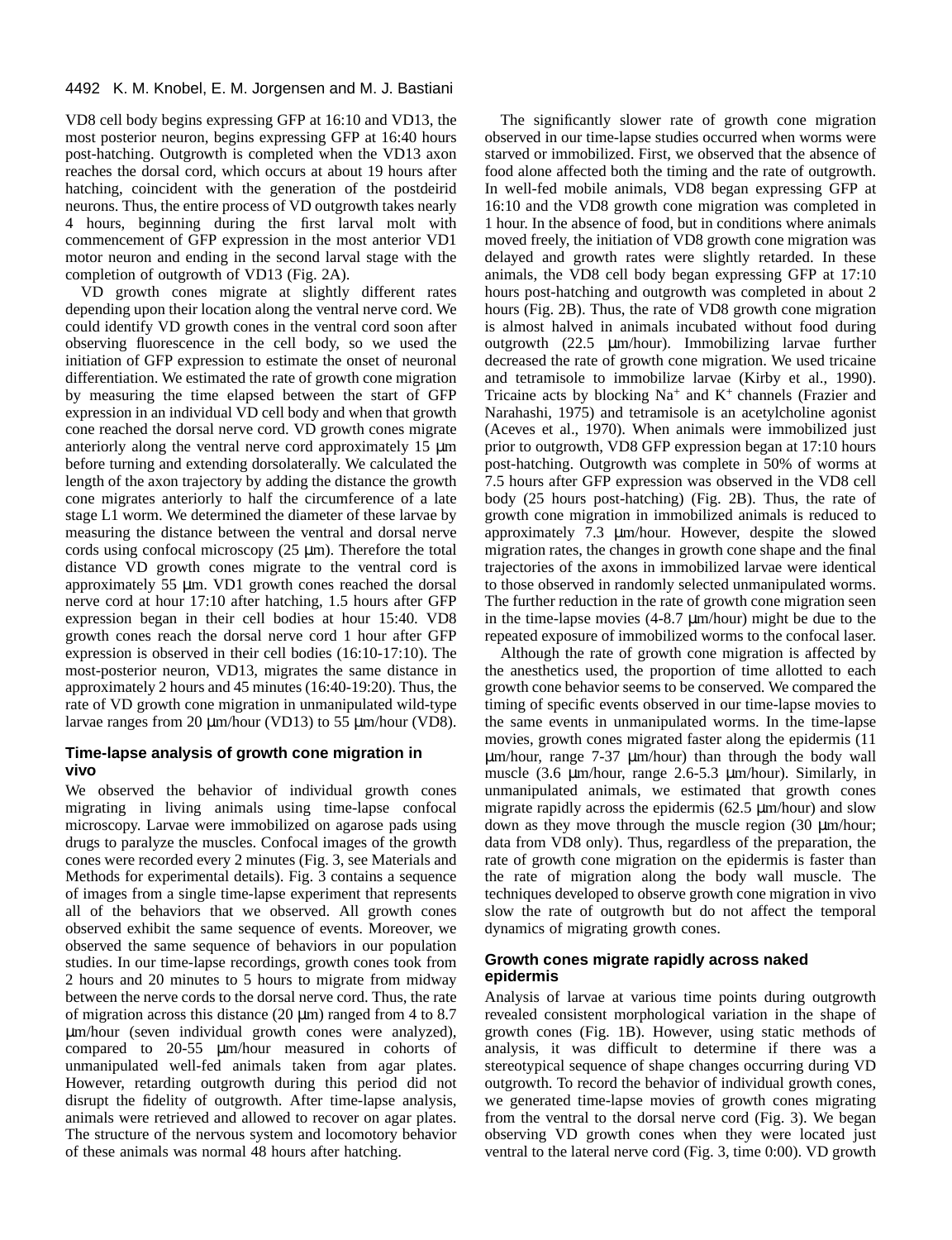| 0:00 | 0:04 | 0:08 | 0:12 | 0:16 | 0:20 |
|------|------|------|------|------|------|
| 0:24 | 0:28 | 0:32 | 0:36 | 0:40 | 0:44 |
| 0:48 | 0:52 | 0:56 | 1:00 | 1:04 | 1:08 |
| 1:12 | 1:16 | 1:20 | 1:24 | 1:28 | 1:32 |
| 1:36 | 1:40 | 1:44 | 1:48 | 1:52 | 1:56 |
| 2:00 | 2:04 | 2:08 | 2:12 | 2:16 | 2:20 |
| 2:2  |      |      |      |      | 2:4  |

**Fig. 3.** Time-lapse imaging of growth cones in vivo. Growth cones were imaged every two minutes using time-lapse confocal microscopy; images taken every 4 minutes are displayed. Growth cones are migrating from the ventral nerve cord (bottom of image, not shown) to the dorsal nerve cord (cord (top of image, not shown). The round growth cone migrates dorsally until it stops, spreads out, and forms an anvil-shaped structure (0:04-0:12). This anvil-shaped growth cone extends a large lamellipodium from the leading edge of the growth cone toward the dorsal nerve cord (0:16-0:32). The growth cone retracts the lateral reaches of the anvil into its body and resumes dorsal migration until it stops and forms a second anvil located two-thirds of the way toward the dorsal nerve cord (0:36-1:00). This anvil-shaped growth cone pauses for forty minutes (1:00-1:36) before extending a finger toward the dorsal cord (1:40-1:56). As this finger approaches the dorsal side of the worm, the body of the growth cone collapses and a new growth cone forms at the tip of the finger (2:00-2:44). This growth cone continues migrating dorsally until it locates the dorsal nerve cord (not shown). Scale bar: 5 µm. [To observe the time-lapse movie from which Fig. 3 was derived, please go to the Development website: http://www.biologists.com/Development/movies/dev8608.html].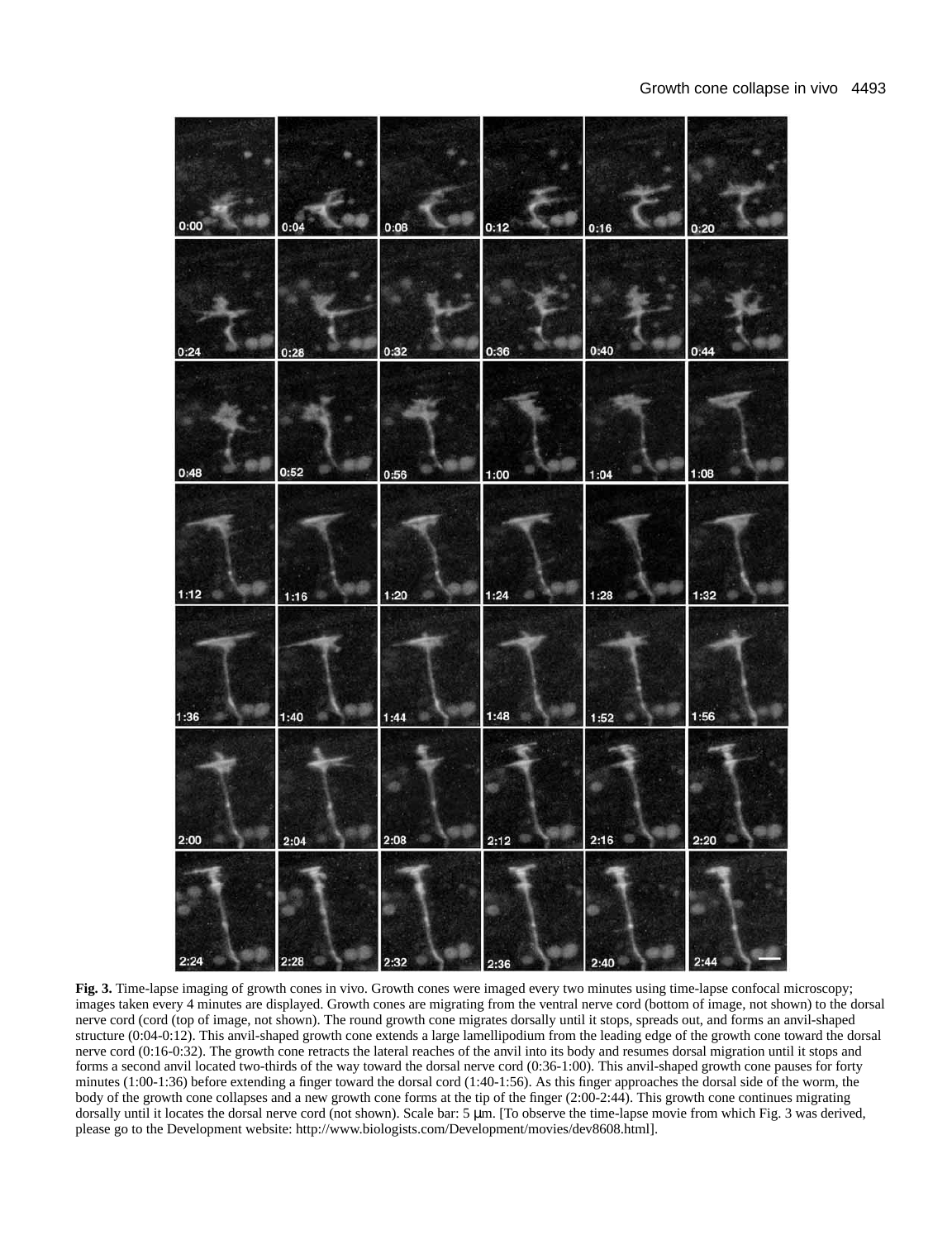

**Fig. 4.** Interaction of VD growth cones with the lateral CAN cell axon. (A) Confocal micrograph of rounded growth cones migrating across the epidermis. Both growth cones are spread out and round when they are ventral to the CAN cell process (arrow). Existing DD commissure is indicated by the arrowhead. (B) Confocal micrograph of growth cones contacting the lateral CAN axon. The left growth cone forms an anvil as it contacts and spreads out along the CAN process (arrow). The growth cone on the right is extending a single large lamellipodium beyond the CAN process. Scale bar: 5 µm.

cones found at this location move rapidly toward the dorsal nerve cord. The central mass of rapidly migrating growth cones was generally round (Fig. 1B, left arrow) with an average width of 5.4  $\mu$ m and height of 5.9  $\mu$ m ( $n=3$  time-lapse movies observed). As they moved dorsally, round growth cones projected filopodia up to 4 µm from the body of the growth cone (Fig. 3, time 0:36-0:56). Filopodia extended and retracted within a 2 minute period of time. These round growth cones were always observed on the lateral hypodermal (epidermal) ridge when correlated with anatomical landmarks viewed under DIC optics. In our time-lapse movies, VD growth cones migrate across the lateral epidermis at approximately 11 µm/hour (range: 7-37 µm/hour). The round shape and rapid rate of migration across the lateral epidermal cells suggests that these growth cones do not encounter many substratum boundaries or 'choice points' as they migrate across the epidermis.

# **Growth cones spread out along nerve fascicles**

At distinct locations along their trajectory all 13 VD growth cones stopped moving, spread out and formed anvil-shaped structures (Fig. 1B: middle arrow, Fig. 3: 0:04 and 1:00). VD growth cones consistently formed anvils at the midway point between the ventral and dorsal nerve cords (Fig. 3, 0:04-0:16) roughly at the position of the lateral nerve cord. This nerve bundle is tightly associated with the underlying epidermis and consists of several axons, including the CAN neuron axonal process (White et al., 1986). To demonstrate that growth cones stop and spread out along the lateral nerve cord, we generated worms expressing GFP in the VD growth cones and the CAN cell process (Forrester et al., 1998). Growth cones were round as they approached the CAN cell process from the ventral side (Fig. 4A). Once they contacted the lateral nerve cord, growth cones spread along the process and became anvil-shaped (Fig. 4B, left). The growth cones stalled at the lateral cord for approximately 10 minutes. Although not moving dorsally, these anvil-shaped growth cones actively extend filopodia laterally and ventrally from the anvil. At their widest point, these anvils are on average  $6.4 \mu m$  wide and  $4.5 \mu m$  high  $(n=4)$ . They then extended a large lamellipodia from the leading edge



**Fig. 5.** VD8 growth cone forms an anvil-shaped structure at the boundary between muscle and epidermis. (A) Confocal micrograph of anvil-shaped VD growth cone. Arrow marks the leading edge of anvil. The arrowhead marks an existing DD commissure. (B) DIC image of L2 stage larvae from (A). Arrow denotes the ventral side of the dorsal body wall muscle. Asterisk marks the underlying gonad. Scale bar: 5  $\mu$ m.

of the anvil toward the dorsal nerve cord and thereby crossed the lateral cord (Fig. 3, 0:16- 0:24; Fig. 4B, right). Over the next few minutes, these growth cones retracted their lateral anvil extensions, reformed their rounded shape and resumed migrating rapidly toward the dorsal cord (Fig. 3A: 0:24-0:56).

### **Growth cones stall at the body wall muscle**

All VD growth cones form anvil-shaped structures approximately two-thirds of the way between the ventral and the dorsal nerve cords (Fig. 1; Fig. 3: 1:00-1:36). These growth cones were stalled at edge of the dorsal muscle quadrant as determined by DIC optics (Fig. 5). Anvil-shaped growth cones at the body wall muscle are on average 6.4 µm wide and 3. 8 µm tall (*n*=4). Anvil-shaped growth cones remained spread along the ventral side of the dorsal body wall muscle quadrant for up to 4 hours in our time-lapse recordings (range: 1.8 hours to 3.9 hours). For about the first half-hour filopodia extended laterally and ventrally from the leading edge of the anvil cord but no filopodia extended dorsally (Fig. 3: 1:08-1:36). Thereafter fingers of cytoplasm extended circumferentially toward the dorsal nerve cord (Fig. 1A right arrow, Fig. 3: 1:40- 2:08, Fig. 6A).

It is likely that the muscle simply forms a physical barrier to growth cone migration and does not play an active role in the guidance of growth cones to the dorsal nerve cord. We laser-ablated embryonic dorsal body wall muscle cells shortly after their birth and prior to their elongation and attachment to the underlying epidermis. In experimental animals missing dorsal body wall muscle cells we observed that outgrowth was normal for the majority of axons scored after migration (88%  $n=16$ ). Thus, these muscles were not required for guidance along this surface. In one animal we observed the growth cone in the region of laser-ablated muscle. The round morphology of this growth cone suggested that in the absence of muscle the growth cone continues rapidly migrating across epidermis unobstructed by muscle cells.

Why do anvils at the body wall muscle extend fingers, rather than lamellipodia, as observed at the lateral nerve cord? The attachment of the body wall muscles to the epidermis may present a physical barrier to the growth cone that is not present at the lateral nerve cord. Body wall muscle is attached to the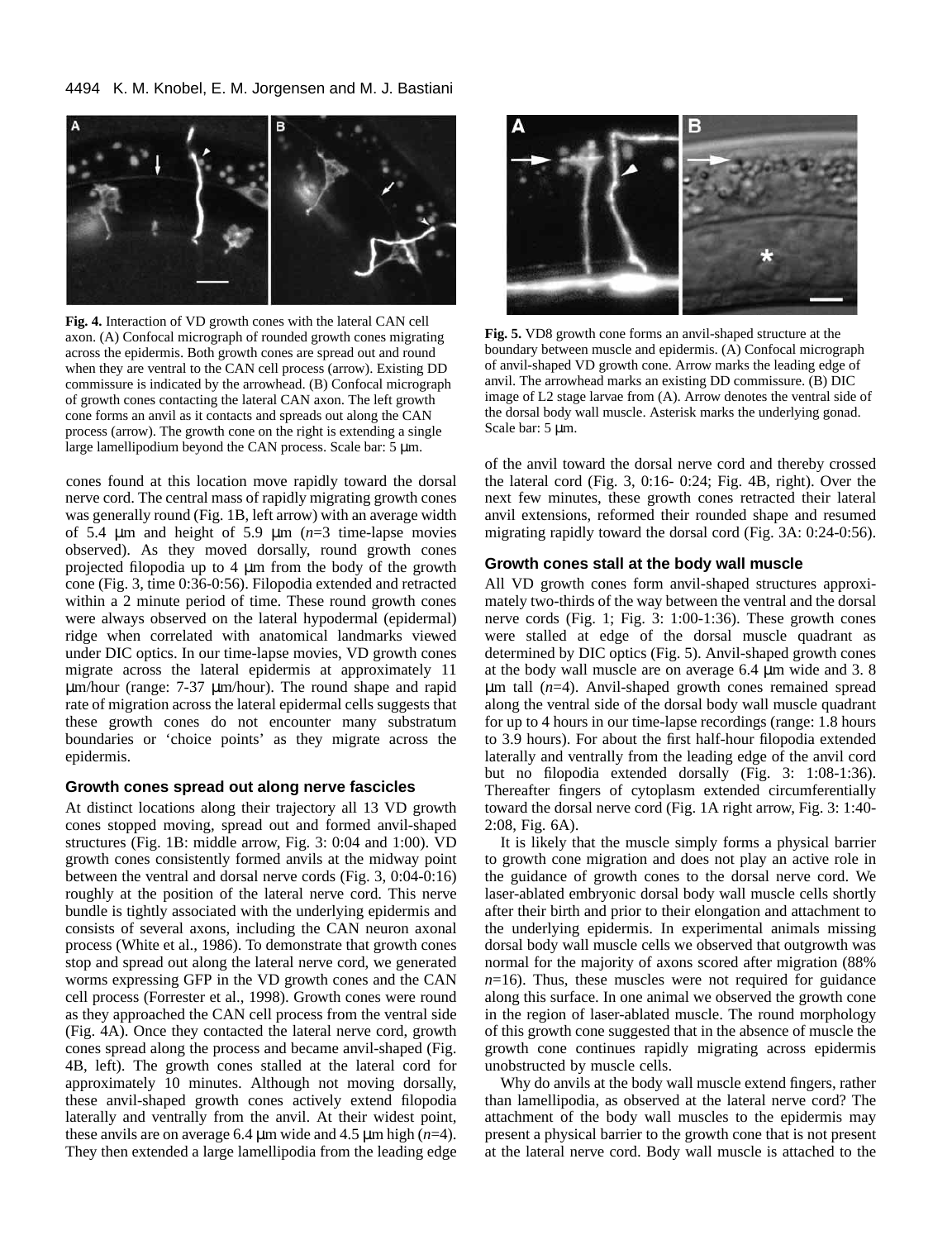**Fig. 6.** Dorsal fingers align with hypodermal attachment structures. (A) Fluorescence micrograph of anvil-shaped VD growth cone extending dorsal fingers. The arrow marks the leading edge of the anvil. The arrowhead marks a DD commissure. (B) DIC image of worm in (A) focused on the cuticle and muscle. Ventral side of dorsal body wall muscle marked by arrow. Cuticular ridges (annuli) run circumferentially along the larval cuticle (dotted line) and lie directly on top of



hypodermal attachment structures. (C) Fluorescent image (A) overlayed on to DIC image (B) show that growth cone fingers align with the hypodermal attachment structures (arrow). Scale bar: 5 µm.

epidermis by circumferential stripes of hypodermal attachment structures (Francis and Waterston, 1991). The stripes of hypodermal attachment structures are directly under cuticular ridges called annuli (White, 1988). The fingers projecting from the stalled growth cones aligned with the cuticular annuli as analyzed using DIC and fluoresecence microscopy (Fig. 6). Furthermore, the ridges are separated by  $1 \mu m$ , which is the distance between fingers extending from the leading edge of the anvil. These data are consistent with the growth cone fingers extending between stripes of hypodermal attachment structures. These circumferential structures may thereby create narrow tunnels through which an intact growth cone cannot extend. However, the finger-like cytoplasmic extensions may be narrow enough to fit between the stripes formed by the junctions between the muscle and the epidermis.

## **Growth cones collapse then reform at the tips of fingers**

Further migration toward the dorsal nerve cord is associated with collapse of the original growth cone and rebirth of a terminal growth cone. The anvil-shaped growth cones trapped at the ventral edge of the muscle continued to extend and retract fingers between the muscle and epidermis for greater than 1 hour. Thereafter, a single finger would predominate and extend through the body wall muscle quadrant to the dorsal side of the muscle (Figs 1B, 3). When this occurred, all secondary fingers extending from the anvil retracted and the body of the growth cone began collapsing (Fig. 3: 2:04-2:44). As the original growth cone collapsed, a new growth cone formed at the dorsal tip of the predominating finger. It took approximately 2 hours from the time that fingers began extending from the leading edge of an anvil to the time of formation of a new dorsal growth cone. While the growth cone was collapsing, we observed that fluorescent material from the ventral growth cone flowing toward the dorsal tip of the predominant finger. The new growth cone expanded and resumed migration toward the dorsal nerve cord. At the dorsal cord, the processes of the growth cone were obscured by the fluorescence of the existing nerve cord and we stopped imaging.

## **DISCUSSION**

In this paper, we describe a method for imaging growth cones in living *C. elegans*. Specifically, we studied the outgrowth of the postembryonic VD motor neurons. The growth cones of these neurons move rapidly when they are travelling across the surface of unobstructed epidermis. VD growth cones stall for

lengthy periods when they encounter novel substrata such as perpendicular nerve fascicles or groups of muscles that are tightly attached to the epidermis. Growth cones overcome these obstacles in different ways. In the case of the nerve fascicle, they extend large lamellipodia across the fascicle. At the muscle, growth cones extend narrow fingers between the muscle and the epidermis. One of these fingers eventually reaches the other side of the muscle; this finger then becomes the new terminus of the axonal process. The old growth cone collapses and a new growth cone is born at the tip of the finger (Fig. 7).

#### **Wave of differentiation**

VD motor neuron growth cone migration begins during the first larval molt and ends approximately 4 hours later during the second larval stage of development. The intestinal nuclei divide immediately before the expression of GFP in the anterior VD cell bodies begins. Interestingly, differentiation of the VD motor neurons precedes as an anterior-to-posterior wave. Previous researchers had observed that the VD cells are born in an anterior-to-posterior birth order (Sulston and Horvitz, 1977). We observed that the most anterior VD neurons express GFP serially followed by the more posterior neurons. Recently Hallam and Jin (1998) describe a similar anterior-to-posterior trend for the rewiring of the embryonic D motor neurons. Finally, axonal outgrowth from the VD neurons also proceeds as an anterior-to-posterior wave. This anteroposterior pattern of neuronal differentiation has been described in insects and



**Fig. 7.** Migrating VD growth cones exhibit a variety of behaviors as they contact different substrata. The X-axis represents time, the Y axis represents dorsoventral location (ventral is on the bottom, dorsal on top). (A) Rounded growth cones (green) migrate across the epidermis. (B) Growth cones form anvils at the lateral nerve cord (yellow line) then extend lamellipodia beyond the leading edge of the anvil. (C) Growth cones resume migrating across the epidermis. (D) Growth cones form anvil-shaped structures at the dorsal body wall muscle (grey). (E) Anvil-shaped growth cones extend fingers toward the dorsal nerve cord. (F) A single finger predominates and extends beyond the dorsal extent of the muscle. (G) Growth cones located on the ventral side of muscle collapse. (H) New growth cones form at the tip of the predominant finger. These new growth cones locate then bifurcate along the dorsal nerve cord (black line).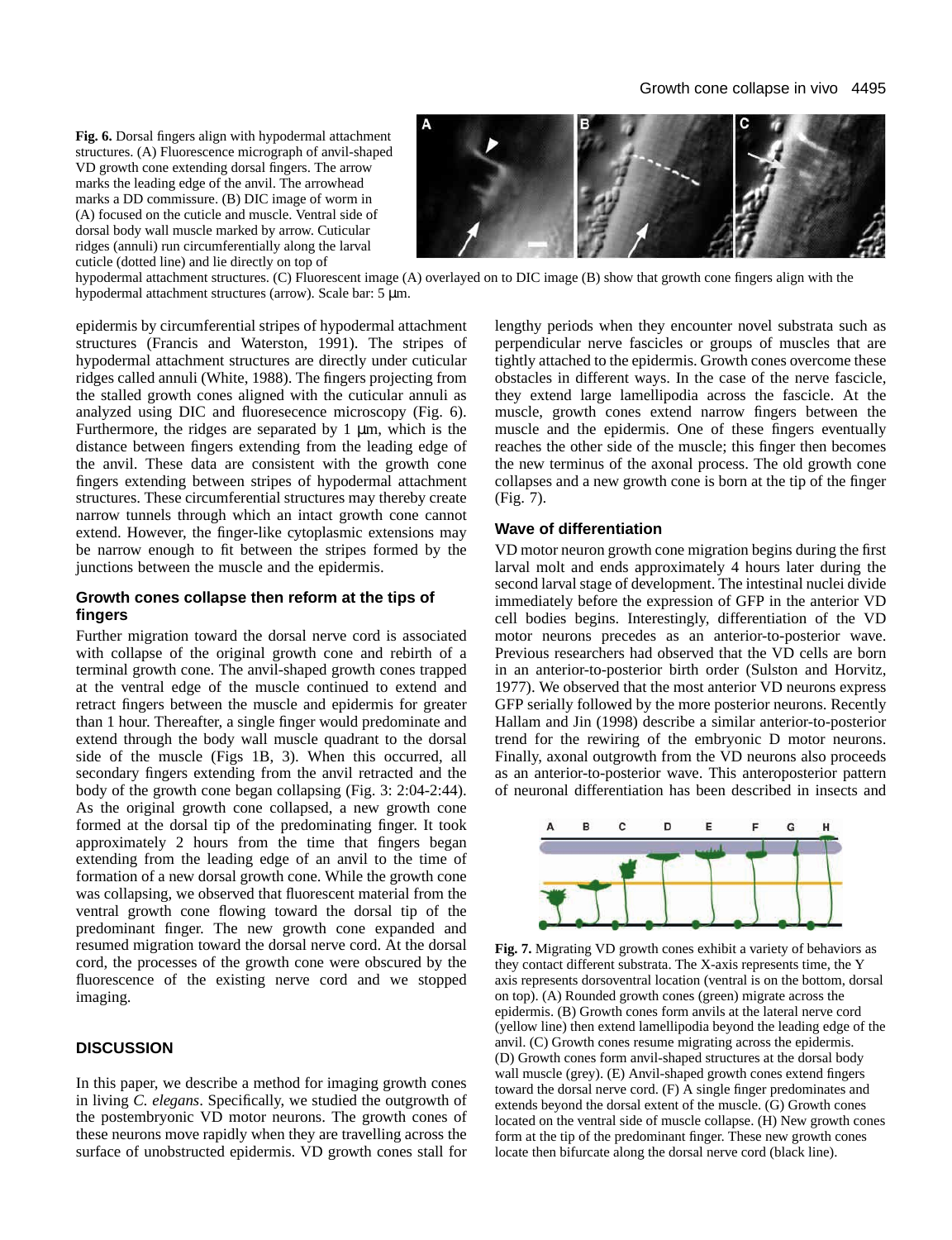vertebrates (Hatta and Kimmel, 1993; McMahon, 1993), suggesting that there may be something fundamental about this process as an organizing factor in development of the nervous system.

Although axon outgrowth and remodeling is initiated during lethargus, the period of inactivity associated with molting, outgrowth is completed when the postdeirid neurons are generated nearly half way through the L2 larval stage. Moreover, shortly after VD growth cone migration is finished, differentiation of the VD presynaptic domains is observed in the ventral nerve cords (Hallam and Jin, 1998). This is associated with the disappearance of DD synapses in the ventral cord and the formation of DD synapses in the dorsal cord. Larvae are active during this period. It is a mystery how a larva can remain coordinated as it is remodeling its motor nervous system during this period.

## **Rates of growth cone migration**

Our observations indicate that VD growth cones in undisturbed, well-fed, motile animals have an overall migration rate of 20-55 µm/hour depending upon the location of the neuron along the anteroposterior axis. In our movies, we observed that the rate of migration depended upon where the growth cone was with respect to the dorsoventral axis and obstacles along the substratum. How does the overall rate of *C. elegans* growth cone migration in vivo compare to those of other growth cones studied in culture and in situ? Cultured growth cones migrate on very simple, well-defined surfaces and do not encounter the normal environmental obstacles and cues found in vivo. On simple substrata like laminin, cultured growth cones migrate from 12-15 µm/hour (Bandtlow et al., 1990; Hubener et al., 1995) to 90 µm/hour (Buettner and Pittman, 1991) depending on substratum composition and the inclusion of growth-promoting molecules. In dissected embryonic preparations, growth cones can migrate from 30 µm/hour (Sretavan and Reichardt, 1993) up to 80 µm/hour (Halloran and Kalil, 1994). In intact embryos, neurons injected with lipophilic dyes migrate from 8  $\mu$ m/hour (Myers and Bastiani, 1993) to 70 µm/hour (Harris et al., 1987). Thus *C. elegans* growth cones migrate at rates comparable to those observed for other species and preparations.

We observed that growth cones migrate rapidly across unobstructed epidermis, but stop at various points along their trajectory. Therefore the overall rate of migration consists of periods of motility separated by stalls. For example, VD growth cones migrate rapidly across the epidermis, but slow down as they encounter obstacles to migration. Previous observations of growth cone migration in situ indicated that migrating growth cones exhibit periods of motility and stalling (Halloran and Kalil, 1994) similar to what was observed in our own studies. However, we are able to correlate similar variations in migration rate to the contact of specific cellular substrata by the growth cone.

We also discovered that the observed rate of growth cone migration was influenced by the culture conditions and immobilizing agents that we used. For example, growth cones in unfed animals start migrating later and take longer to reach their target in the dorsal nerve cord. It is possible that the inability of these animals to eat reduces the production of metabolic energy that is available to the neurons. In addition, methods used to immobilize the worms further decreased the

rate of migration. The presumed targets of these anesthetics are acetylcholine receptors (tetramisole) and potassium channels (tricaine) in the *C. elegans* body wall muscle. However, it is possible that these drugs slow growth cone migration by acting directly on the VD neurons and disrupting the physiology of the cell. Alternatively, these drugs may affect the general metabolism of the worm. For example, pharyngeal pumping is stopped in animals immobilized with tricaine and will thereby lead to starvation even in the presence of food. Of course, the most important issue is whether slowed growth cones can respond to guidance cues and eventually form a normal nervous system architecture. We found that neither the lack of food nor the treatment of animals with these paralytic agents affected the growth cone shapes or the ultimate fidelity of outgrowth compared to untreated animals.

# **Stalling**

Growth cones move rapidly across the unobstructed epidermis, but when they contact obstacles lying perpendicular to their direction of migration, like nerve fascicles and body wall muscle, growth cones stop advancing and spread horizontally to form anvil-shaped structures. Anvil-shaped growth cones stall for varying amounts of time at different positions along their trajectory. The length of the pause depends upon the substratum encountered by the growth cone. For instance, when growth cones contact the lateral nerve process, they stall only briefly before extending lamellipodia beyond the axon, whereas they can stall at the body wall muscle for hours. Why do growth cones stall? One possibility is that the growth cone is simply unable to respond to the new substratum, such as a nerve fascicle, even though the pathway is unimpeded. Thus, stalling may represent a lag imposed by the signal transduction pathways that are required to reorganize surface molecules or the cytoskeleton. Once the correct cell adhesion molecules or growth cone specializations are in place then the growth cone can overcome the obstacle. Alternatively, these pauses could be caused by the presence of a physical barrier that blocks further migration. Specifically, reconstructions from serial electron micrographs of adults indicate that the VD growth cone passes under the lateral nerve cord, that is, the growth cone stays in contact with the surface of the epidermal cell rather than the overlying basal lamina (Durbin, 1987). The lateral nerve cord axons may still be attached to the surface of the epidermal cell from their earlier migrations and the VD growth cone is blocked by these cell-cell junctions. Eventually, the growth cone overcomes this block, perhaps by detaching the axons of the lateral cord from the substratum and proceeding underneath them. In the case of the body wall muscle, it is already known that the muscle is tightly attached to the epidermis. Here, it appears that the growth cone does not detach the muscle from the epidermis, but squeezes through the narrow channels between the attachment structures.

## **Collapse**

Collapse of migrating growth cones has been observed in vitro in response to extrinsic collapse-inducing factors (Colamarino and Tessier-Lavigne, 1995; Meima et al., 1997; Raper and Kapfhammer, 1990; Shoji et al., 1998). However, in vivo studies implicate these factors in the steering of growth cones, not the collapse of growth cones (Kolodkin, 1996; Kolodkin et al., 1992; Matthes et al., 1995; Orioli and Klein, 1997; Shoji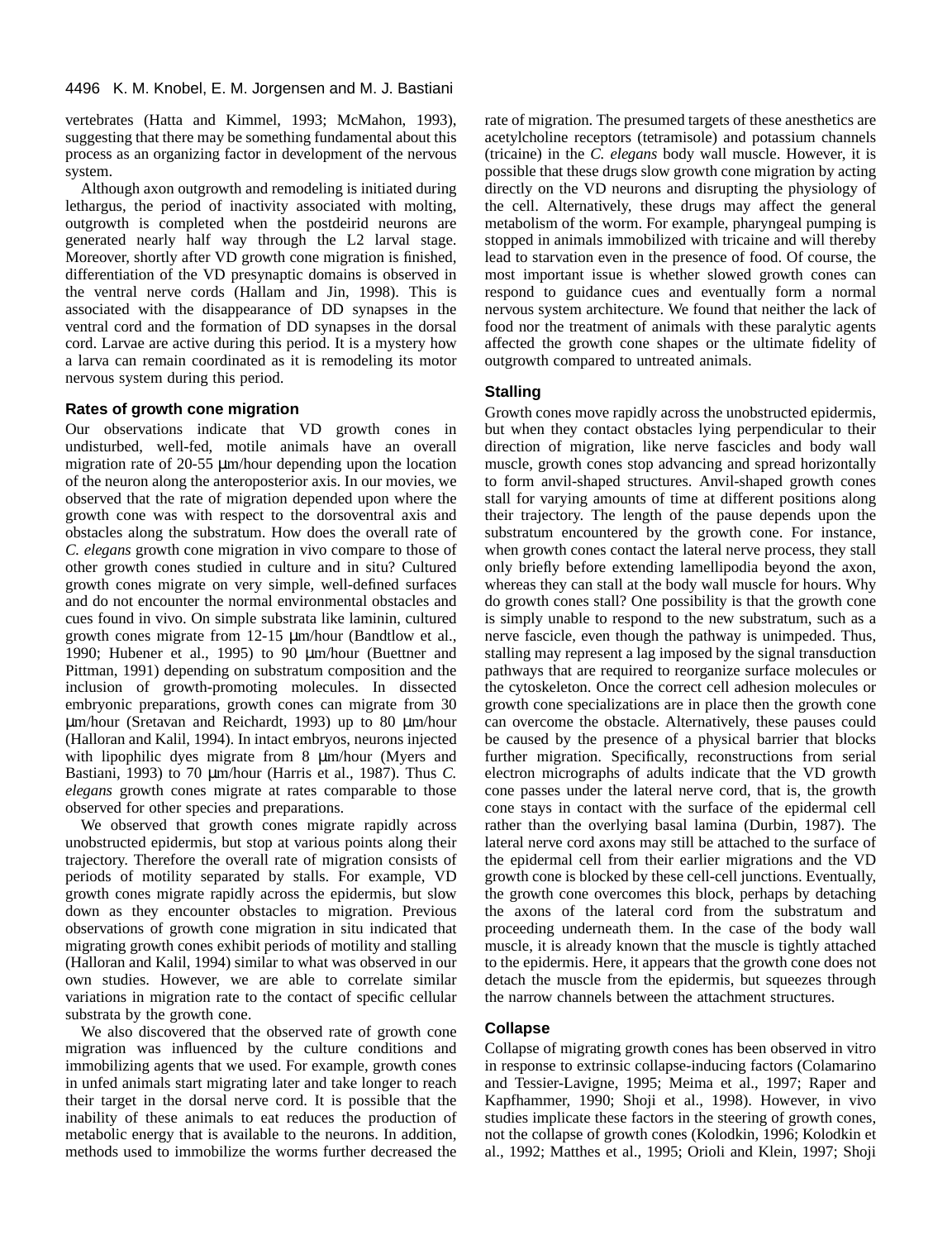et al., 1998; Taniguchi et al., 1997; Yu et al., 1998). Thus, the physiological relevance of growth cone collapse is unknown. In contrast to these previous studies, we observed that growth cone collapse occurs reproducibly in vivo. More interestingly, growth cone collapse is not associated with the redirection of axonal trajectories. Instead, collapse occurs while the axon continues extending in the same dorsal direction. After a lengthy pause at the body wall muscle, the growth cone extends cytoplasmic fingers toward the dorsal nerve cord. When a growth cone finger finally reaches the dorsal side of the muscle, the central mass of the original growth cone collapses and a new growth cone forms at the dorsal tip of the finger.

Why would growth cone collapse occur without affecting the direction of migration? In general, individual axons maintain a single growth cone at their tips. In addition to being a steering mechanism, we propose that growth cone collapse ensures that individual axons have only one functional growth cone at their tips. This implies that there is an intrinsic mechanism present within the axon and growth cone that is responsible for maintaining growth cone 'primacy', that is, that only one growth cone is found at the tip of the extending axon at any point in time. The presence of a growth cone at the ventral side of the body wall muscle and a new growth cone at the tip of the extending axon is not compatible with the growth cone's intrinsic program to maintain primacy. Growth cone collapse at the muscle may thereby prevent the unnecessary branching of growth cones.

How does the growth cone know when to collapse? We present two simple models. In the first model, collapse is not an active process, instead it is simply the passive rearrangement of the cytoplasm to another, albeit distant, site of the same growth cone. Thus, the mechanism of collapse does not require any specialized signals other than those required for normal growth cone activity. In the second model, growth cone collapse is an active response to a collapse-inducing signal encountered in the substratum environment. If the collapseinducing signal is located along the dorsal axis of the worm, then collapse of the growth cone would be initiated by contact of the finger with the substratum.

In summary, VD growth cones in *C. elegans* migrate rapidly over unobstructed epidermis, however, physical or molecular barriers can block migration. The growth cone moves beyond these obstacles by either extending a lamellipodia that is capable of penetrating the block, or by projecting narrow cytoplasmic fingers that tunnel through openings in the barrier. Moreover, our studies suggest that growth cone collapse is an important mechanism for maintaining the morphology of migrating growth cones. Growth cone collapse appears to be initiated by intrinsic signals to maintain primacy of the terminal growth cone. In the future, these studies will allow for the identification of mutants defective in these specific behaviors and characterization of the molecules that mediate these behaviors.

We would especially like to thank John White and all members of the Integrated Microscopy Resource Center (IMR) for providing support and equipment for the time-lapse microscopy experiments. We are indebted to all members of the Jorgensen and Bastiani laboratories for their insight and support. We thank Dr Ed King for help with the confocal microscope, Drs Beverly Benson and Jean-Louis Bessereau for comments on the manuscript, Kim Schuske for *oxIs12* and Jen Zallen for *kyIs5*. We also thank Andy Fire for the *myo-* *3*::GFP plasmid used in the laser ablation experiments. All time-lapse microscopy experiments were performed at the IMR, University of Wisconsin, Madison, (NIH RR00570). Work was supported by an NIH Developmental Biology training grant to K. K., and NIH grants NS 34307 to E. M. J. and NS 25387 to M. J. B.

## **REFERENCES**

- **Aceves, J., Erlij, D. and Martinez-Maranon, R.** (1970). The mechanism of the paralysing action of tetramisole on *Ascaris* somatic muscle. *Br. J. Pharmacol.* **38**, 602-607.
- **Bandltow, C. E., Schmidt, M. F., Hassinger, T. D., Schwab, J. E. and Kater, S. B.** (1993). Role of intracellular calcium in NI-35-evoked collapse of neuronal growth cones. *Science* **259**, 80-83.
- **Bandtlow, C., Zachleder, T. and Schwab, M. E.** (1990). Oligodendrocytes arrest neurite growth by contact inhibition. *J. Neurosci.* **10**, 3837-3848.
- **Bargmann, C. I. and Avery, L.** (1995). Laser killing of cells in *Caenorhabditis elegans*. In *Methods in Cell Biology*, vol. 48 (ed. H. F. Epstein and D. C. Shakes), pp. 225-250. San Diego: Academic Press.
- **Buettner, H. M. and Pittman, R. N.** (1991). Quantitative effects of laminin concentration on neurite outgrowth in vitro. *Dev. Biol.* **145**, 266-276.
- **Chalfie, M., Tu, Y., Euskirchen, G., Ward, W. W. and Prasher, D. C.** (1994). Green fluorescent protein as a marker for gene expression. *Science* **263**, 802- 805.
- **Chien, C.-B., Rosenthal, D. E., Harris, W. A. and Holt, C. E.** (1993). Navigational errors made by growth cones without filopodia in the embryonic *Xenopus* brain. *Neuron* **11**, 237-251.
- **Colamarino, S. A. and Tessier-Lavigne, M.** (1995). The axonal chemoattractant netrin-1 is also a chemorepellent for trochlear motor axons. *Cell* **81**, 621-629.
- **Cox, E. C., Muller, B. and Bonhoeffer, F.** (1990). Axonal guidance in the chick visual system: posterior tectal membranes induce collapse of growth cones from the temporal retina. *Neuron* **2**, 31-37.
- **Davies, J. A., Cook, G. M., Stern, C. D. and Keynes, R. J.** (1990). Isolation from chick somites of a glycoprotein fraction that causes collapse of dorsal root ganglion growth cones. *Neuron* **2**, 11-20.
- **Dodd, J. and Schuchardt, A.** (1995). Axon Guidance: a compelling case for repelling growth cones. *Cell* **81**, 471-474.
- **Durbin, R. M.** (1987). Studies in the development and organization of the nervous system of *Caenorhabditis elegans*. Ph.D. Thesis, King's Colleges, Cambridge, England.
- **Forrester, W. C., Perens, E., Zallen, J. A. and Garriga, G.** (1998). Identification of *Caenorhabditis elegans* genes required for neuronal differentiation and migration. *Genetics* **148**, 151-165.
- **Francis, R. and Waterston, R. H.** (1991). Muscle cell attachment in *Caenorhabditis elegans*. *J. Cell Biol.* **114**, 465-479.
- **Frazier, D. T. and Narahashi, T.** (1975). Tricaine (MS-222): effects on ionic conductances of squid axon membranes. *Eur. J. Pharmacol.* **33**, 313- 317.
- **Goodman, C. S.** (1996). Mechanisms and molecules that control growth cone guidance. *Ann. Rev. Neurosci.* **19**, 341-377.
- **Hallam, S. J. and Jin, Y.** (1998). *lin-14* regulates the timing of synaptic remodelling in *Caenorhabditis elegans*. *Nature* **395**, 78-82.
- Halloran, M. C. and Kalil, K. (1994). Dynamic behaviors of growth cones extending in the corpus callosum of living cortical brain slices observed with video microscopy. *J. Neurosci.* **14**, 2161-2177.
- **Harris, W. A., Holt, C. E. and Bonhoeffer, F.** (1987). Retinal axons with and without their stomata, growing to and arborizing the tectum of *Xenopus* embryos: a time-lapse study of single fibres in vivo. *Development* **101**, 123- 133.
- **Hatta, K. and Kimmel, C. B.** (1993). Midline structures and central nervoys system coordinates in zebrafish. *Perspect. Dev. Neurobiol.* **1**, 257-268.
- **Hubener, M., Gotz, M., Klosterman, S. and Bolz, J.** (1995). Guidance of thalamocortical axons by growth-promoting molecules in developing rate cerebral cortex. *Eur. J. Neurosci.* **7**, 1963-1972.
- **Keynes, R. J. and Cook, G. M. W.** (1995). Repulsive and inhibitory signals. *Curr. Opin. Neurobiol.* **5**, 75-82.
- **Kirby, C., Kusch, M. and Kemphues, K.** (1990). Mutations in the *par* genes of *Caenorhabditis elegans* affect cytoplasmic reorganization during the first cell cycle. *Dev. Biol.* **142**, 203-215.
- **Kolodkin, A. L.** (1996). Growth cones and the cues that repel them. *Trends Neurosci.* **19**, 507-513.